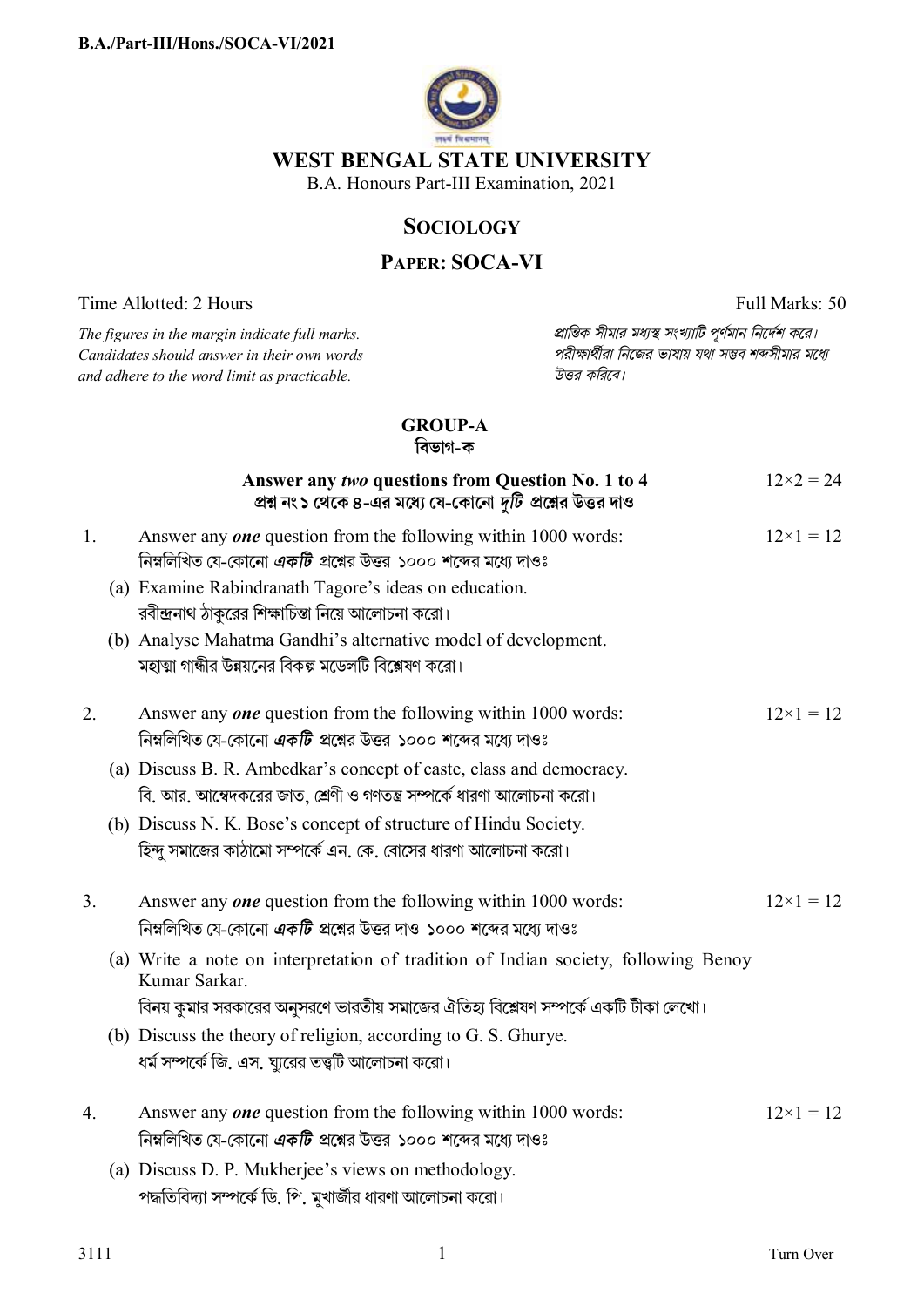### **B.A./Part-III/Hons./SOCA-VI/2021**

(b) Discuss M. N. Srinivas's concept of social change. এম. এন. শ্রীনিবাসের সামাজিক পরিবর্তনের ধারণা সম্পর্কে আলোচনা করো।

## **GROUP-B**

## **িবভাগ-খ**

|    | Answer any two questions from Question No. 5 to 8                                                                                                                   | $10\times2 = 20$  |
|----|---------------------------------------------------------------------------------------------------------------------------------------------------------------------|-------------------|
|    | প্রশ্ন নং ৫ থেকে ৮-এর মধ্যে যে-কোনো দুটি প্রশ্নের উত্তর দাও                                                                                                         |                   |
| 5. | Write short notes on any two from the following within 400 words each:<br>নিম্নলিখিত যে-কোনো <i>দুটি</i> বিষয়ের উপর সংক্ষিপ্ত টীকা লেখো  প্রতিটি ৪০০ শব্দের মধ্যেঃ | $5 \times 2 = 10$ |
|    | (a) Rabindranath Tagore's concept of rural development<br>রবীন্দ্রনাথ ঠাকুরের গ্রামোন্নয়নের ধারণা                                                                  |                   |
|    | (b) Rabindranath Tagore's concept of nationalism<br>রবীন্দ্রনাথ ঠাকুরের জাতীয়তাবাদের ধারণা                                                                         |                   |
|    | (c) Swami Vivekananda's concept of revolution<br>স্বামী বিবেকানন্দের 'বিপ্লব'-এর ধারণা                                                                              |                   |
|    | (d) Swami Vivekananda's concept of progress.<br>স্বামী বিবেকানন্দের প্রগতির ধারণা।                                                                                  |                   |
| 6. | Write short notes on any two from the following within 400 words each:<br>নিম্নলিখিত যে-কোনো <i>দুটি</i> বিষয়ের উপর সংক্ষিপ্ত টীকা লেখো  প্রতিটি ৪০০ শব্দের মধ্যেঃ | $5 \times 2 = 10$ |
|    | (a) B. R. Ambedkar's view on 'Hinduism'<br>বি. আর. আম্বেদকরের হিন্দুধর্ম সম্পর্কে মতামত                                                                             |                   |
|    | (b) B. R. Ambedkar's views on untouchables<br>বি. আর. আম্বেদকরের অস্পৃশ্যদের সম্পর্কে মতামত                                                                         |                   |
|    | (c) B. R. Ambedkar's views on Buddhism<br>বি. আর. আম্বেদকরের বৌদ্ধধর্ম সম্পর্কে মতামত                                                                               |                   |
|    | (d) N. K. Bose's study on society.<br>সমাজ সম্পর্কে এন. কে. বোসের চর্চা।                                                                                            |                   |
|    | Write short notes on any two from the following within 400 words each:<br>নিম্নলিখিত যে-কোনো <i>দুটির</i> বিষয়ে সংক্ষিপ্ত টীকা লেখো প্রতিটি ৪০০ শব্দের মধ্যেঃ      | $5 \times 2 = 10$ |
|    | (a) Benoy Sarkar's theory of progress<br>বিনয় সরকারের প্রগতির তত্ত্ব                                                                                               |                   |
|    | (b) Benoy Sarkar's concept of positivism<br>বিনয় সরকারের দৃষ্টবাদের ধারণা                                                                                          |                   |
|    | (c) Ghurye's idea on the characteristics of caste system<br>জাত ব্যবস্থার বৈশিষ্ট্য সম্পর্কে ঘ্যুরের মতামত                                                          |                   |
|    | (d) Ghurye's idea on the concept of tribe.<br>উপজাতি সম্পর্কে ঘ্যুরের ধারণা।                                                                                        |                   |